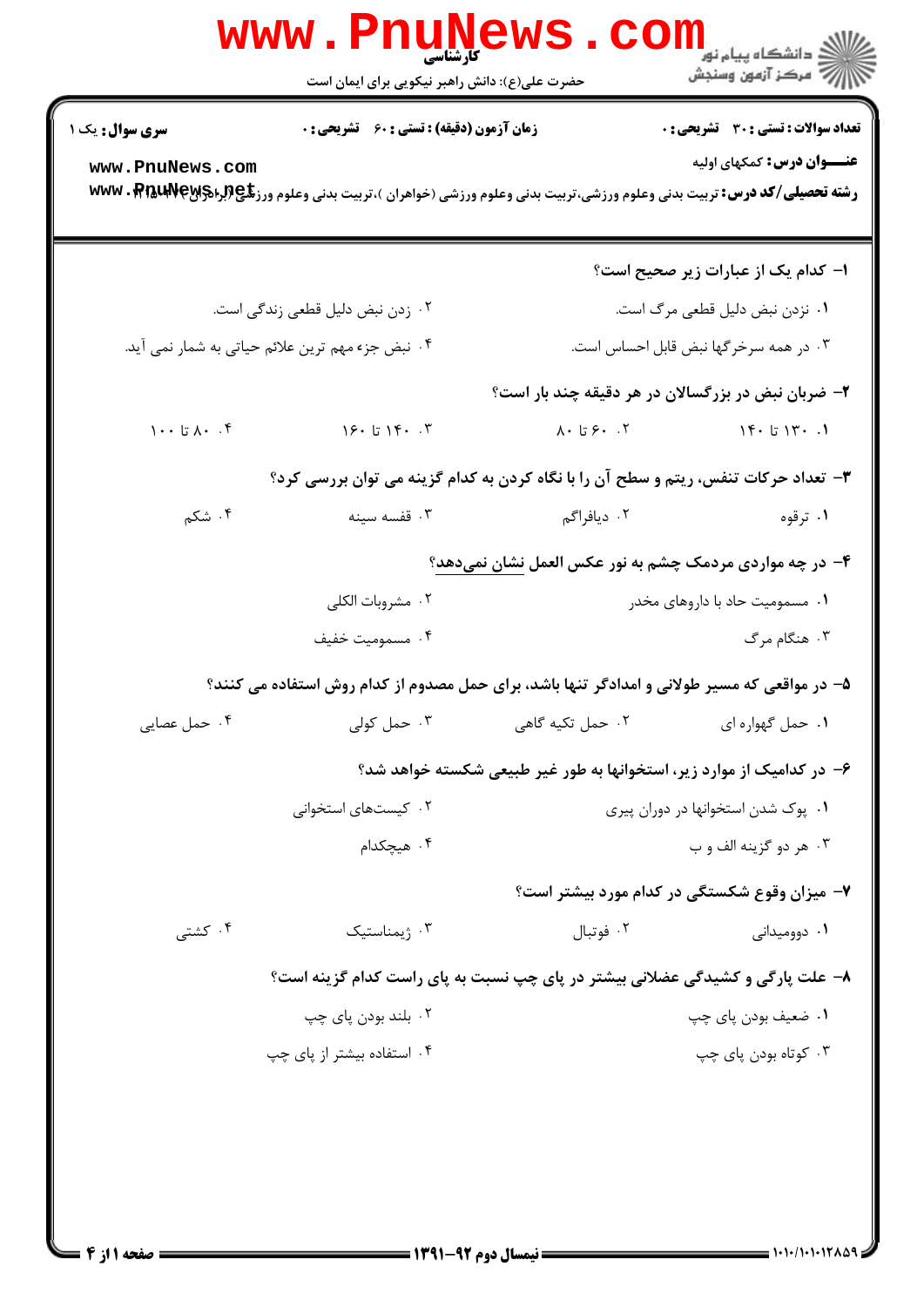|                                                                                                                                             | حضرت علی(ع): دانش راهبر نیکویی برای ایمان است             |                                   | ≦ دانشگاه پیام نو <mark>ر</mark><br>// مرکز آزمون وسنجش                                                                                                                         |  |
|---------------------------------------------------------------------------------------------------------------------------------------------|-----------------------------------------------------------|-----------------------------------|---------------------------------------------------------------------------------------------------------------------------------------------------------------------------------|--|
| <b>سری سوال : ۱ یک</b>                                                                                                                      | <b>زمان آزمون (دقیقه) : تستی : 60 ٪ تشریحی : 0</b>        |                                   | تعداد سوالات : تستي : 30 ٪ تشريحي : 0                                                                                                                                           |  |
| www.PnuNews.com                                                                                                                             |                                                           |                                   | <b>عنـــوان درس:</b> کمکهای اولیه<br><b>رشته تحصیلی/کد درس:</b> تربیت بدنی وعلوم ورزشی،تربیت بدنی وعلوم ورزشی (خواهران )،تربیت بدنی وعلوم ورز <b>شگی (لِبراه WWW . PfauNeyy</b> |  |
|                                                                                                                                             |                                                           |                                   | ۹- علائم مشترک مرگ حقیقی و مرگ ظاهری کدام گزینه است؟                                                                                                                            |  |
|                                                                                                                                             |                                                           |                                   | ۰۱ توقف دستگاههای تنفسی- اعصاب مرکزی - حسی                                                                                                                                      |  |
|                                                                                                                                             |                                                           |                                   | ۲. توقف دستگاههای تنفسی - گردش خون - اعصاب مرکزی                                                                                                                                |  |
| ۰۳ توقف گردش خون - اعصاب مرکزی - قلبی                                                                                                       |                                                           |                                   |                                                                                                                                                                                 |  |
|                                                                                                                                             |                                                           |                                   | ۰۴ توقف حرکتی - هوشی - گردش خون - اعصاب مرکزی                                                                                                                                   |  |
| +۱- برای نجات دادن شخص مصدومی که در اثر کمبود اکسیژن به اغماء رفته و مرگ ظاهری دارد، امدادگر چند دقیقه فرصت<br>دارد تا او را از مرگ برهاند؟ |                                                           |                                   |                                                                                                                                                                                 |  |
| ۰۴ دقیقه                                                                                                                                    | ۰۰ ۱۰ دقیقه                                               | ۰۲ ۵ دقیقه                        | ۰۱ ۱ دقیقه                                                                                                                                                                      |  |
|                                                                                                                                             | مهمترین و موثر ترین راههای اکسیژنرسانی فوری به مصدوم است. |                                   |                                                                                                                                                                                 |  |
| ۰۲ دهان به بینی - فشار بر سینه                                                                                                              |                                                           |                                   | ۰۱ دهان به دهان - فشار بر سینه                                                                                                                                                  |  |
| ۰۴ دهان به بینی - کیسه تنفس                                                                                                                 |                                                           |                                   | ۰۳ دهان به دهان – دهان به بینی                                                                                                                                                  |  |
|                                                                                                                                             |                                                           |                                   | <b>۱۲</b> - لایه ای که شش ها را می پوشاند، چه نام دارد؟                                                                                                                         |  |
| ۰۴ لایه احشایی                                                                                                                              | ۰۳ لایه میانی                                             | ۰۲ لايه جنب                       | ۰۱ لايه جداري                                                                                                                                                                   |  |
|                                                                                                                                             |                                                           |                                   | ۱۳- سرعت متوسط ماساژ در عملیات نجات یک نفری چند حرکت در دقیقه باید باشد؟                                                                                                        |  |
| $f.$ . $f$                                                                                                                                  | $Y - T$                                                   | $\lambda \cdot \cdot \cdot \cdot$ | $0 \cdot \cdot \cdot$                                                                                                                                                           |  |
|                                                                                                                                             |                                                           |                                   | ۱۴- در احیای سیستم قلبی - تنفسی کدام گروه، امدادگر نباید سر مصدوم را به عقب ببرد؟                                                                                               |  |
|                                                                                                                                             | ۰۲ کودکان و ضایعات نخاعی                                  |                                   | ۰۱ کودکان                                                                                                                                                                       |  |
|                                                                                                                                             | ۰۴ آسیب دیدگان سوانح و شکستگی ها                          | ۰۳ ضایعات نخاعی                   |                                                                                                                                                                                 |  |
|                                                                                                                                             |                                                           |                                   | ۱۵− کدام یک از موارد زیر، جزء عوارض عملیات CPR نیست؟                                                                                                                            |  |
| ۰۴ پارگی کبد                                                                                                                                | ۰۳ اتساع معده                                             | ۰۲ شکست <i>گی</i> دنده ها         | ۰۱ پارگی شش                                                                                                                                                                     |  |
| ۱۶– درکدام یک از انواع زخم های باز خطر آلودگی و عفونت بیشتر وجود دارد؟                                                                      |                                                           |                                   |                                                                                                                                                                                 |  |
|                                                                                                                                             | ۰۲ بریدگی                                                 |                                   | ۰۱ سوراخ شدگی                                                                                                                                                                   |  |
|                                                                                                                                             | ۰۴ بریدگی و خراشیدگی                                      |                                   | ۰۳ خراشیدگی و سوراخ شدگی                                                                                                                                                        |  |
|                                                                                                                                             |                                                           |                                   |                                                                                                                                                                                 |  |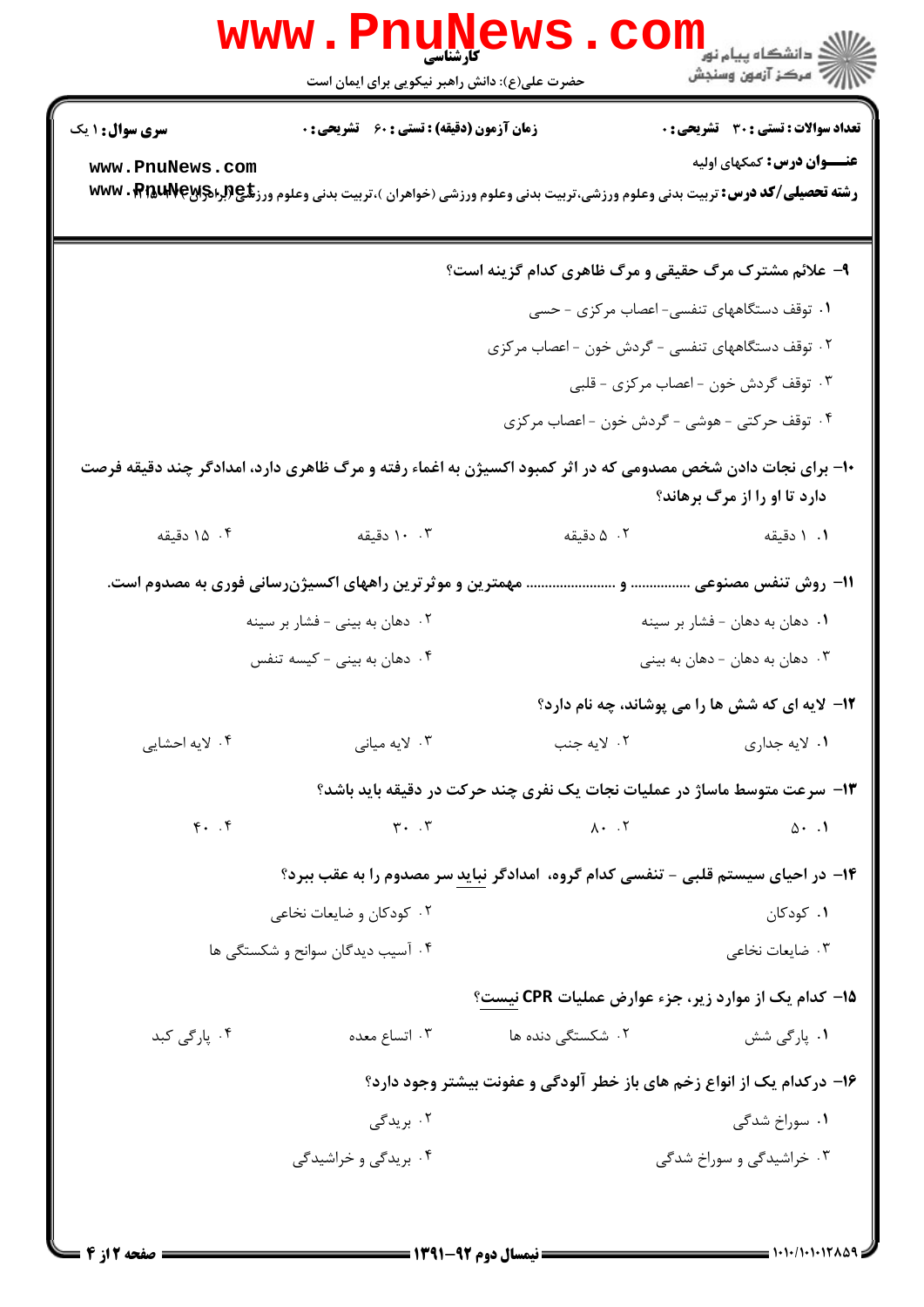|                                              | www.Pn<br>۔<br>کارشناسی<br>حضرت علی(ع): دانش راهبر نیکویی برای ایمان است                                                                   | <b>EWS.</b>                                                             | <mark>ڪ دانشڪاه پيام نور −</mark><br>  <i>  &gt;</i> مرکز آزمون وسنڊش |
|----------------------------------------------|--------------------------------------------------------------------------------------------------------------------------------------------|-------------------------------------------------------------------------|-----------------------------------------------------------------------|
| سری سوال: ۱ یک                               | <b>زمان آزمون (دقیقه) : تستی : 60 ٪ تشریحی : 0</b>                                                                                         |                                                                         | <b>تعداد سوالات : تستي : 30 ٪ تشريحي : 0</b>                          |
| www.PnuNews.com                              | <b>رشته تحصیلی/کد درس:</b> تربیت بدنی وعلوم ورزشی،تربیت بدنی وعلوم ورزشی (خواهران )،تربیت بدنی وعلوم ورز <b>تلچ(براد www . PfaudVeyg</b> 5 |                                                                         | <b>عنـــوان درس:</b> کمکهای اولیه                                     |
|                                              | ۱۷- در خونریزی شدید و خطرناک که با هر روشی متوقف نشود، از چه روشی استفاده می شود؟                                                          |                                                                         |                                                                       |
| ۰۴ بالا نگهداشتن عضو                         | ۰۳ فشار مستقيم عضو                                                                                                                         | ۰۲ فشار نقطه ای                                                         | ۰۱ رگبند است.                                                         |
|                                              |                                                                                                                                            | ۱۸– کدام علامت از اصلی ترین علایم زخمهای بسته هستند؟                    |                                                                       |
| ۰۴ درد و حساسیت                              | ۰۳ رنگ پريدگي                                                                                                                              | ۰۲ تشنگی                                                                | ۰۱ سرگیجه                                                             |
|                                              |                                                                                                                                            | ۱۹- در کدام ورزش سر و گردن بیشترین صدمه را می بیند؟                     |                                                                       |
| ۰۴ جودو                                      | ۰۳ کشتی                                                                                                                                    |                                                                         | ٠١ تكواندو هي اليبال . ٢                                              |
|                                              |                                                                                                                                            |                                                                         | <b>۲۰</b> - کدام موارد از مشخصات باند پانسمان نیست؟                   |
| ۰۴ توری باشد                                 | ۰۳ بزرگ باشد                                                                                                                               | ۰۲ نازک باشد                                                            | ۰۱ استریل باشد                                                        |
|                                              |                                                                                                                                            | <b>۲۱</b> - در سوختگی ها از کدام نوع وسیله برای پانسمان استفاده می شود؟ |                                                                       |
| ۰۴ ورقه های پلی اتیلن                        | ۰۳ پد                                                                                                                                      | ۰۲ گاز                                                                  | ۰۱ نوارچسب                                                            |
|                                              |                                                                                                                                            | ۲۲- برای باندپیچی دور قوزک یا مچ پا، از کدام نوع استفاده می شود؟        |                                                                       |
| ۰۴ چند سر                                    | ۰۳ کرواتی                                                                                                                                  | ۰۲ سه گوش                                                               | $T$ . یک گوش $\cdot$                                                  |
|                                              |                                                                                                                                            | <b>۲۳</b> - از بانداژ به شکل ۸ برای کدام قسمت از بدن استفاده می شود؟    |                                                                       |
| ۰۴ ساعد دست                                  | ۰۳ سر                                                                                                                                      | ۰۲ مفاصل بدن                                                            | ۰۱ ساق پا                                                             |
|                                              |                                                                                                                                            | ۲۴– کدام گزینه بیشترین درصد سوختگی را به خود اختصاص می دهد؟             |                                                                       |
| ۰۴ شعله آتش                                  | ۰۳ مواد شیمیایی                                                                                                                            | ۲. آب داغ                                                               | ۰۱ برق گرفتگی                                                         |
|                                              |                                                                                                                                            | ۲۵- پوست نوزادان هنگام سرمازدگی چه رنگی به نظر می رسد؟                  |                                                                       |
| ۰۴ صورتی                                     | ۰۳ قرمز                                                                                                                                    | ۰۲ خاکستری                                                              | ۰۱ زرد                                                                |
|                                              |                                                                                                                                            |                                                                         | <b>۲۶-</b> در سرمازدگی کدام موارد را نباید انجام داد؟                 |
| ۰۲ از کشیدن سیگار و نوشیدن الکل خودداری کرد. |                                                                                                                                            |                                                                         | ۰۱ عضو سرمازده را نباید با شعله آتش گرم کرد.                          |
|                                              | ۰۴ از محلول شیمیایی ضدعفونی کننده استفاده نکنیم.                                                                                           |                                                                         | ۰۳ عضو سرمازده را مالش بدهیم.                                         |
|                                              | ۲۷- رنگ پریدگی - تنفس صدادار - نبض سریع - پوست مرطوب از علایم کدام بیماری است؟                                                             |                                                                         |                                                                       |
| ۰۴ سوختگ <i>ی</i>                            | ۰۳ مسمومیت                                                                                                                                 | ۰۲ گرمازدگی                                                             | ۰۱ سرمازدگی                                                           |
| <b>= صفحه 3 از 4 =</b>                       |                                                                                                                                            | ــــــــ نیمسال دوم ۹۲-۱۳۹۱ ــــ                                        |                                                                       |